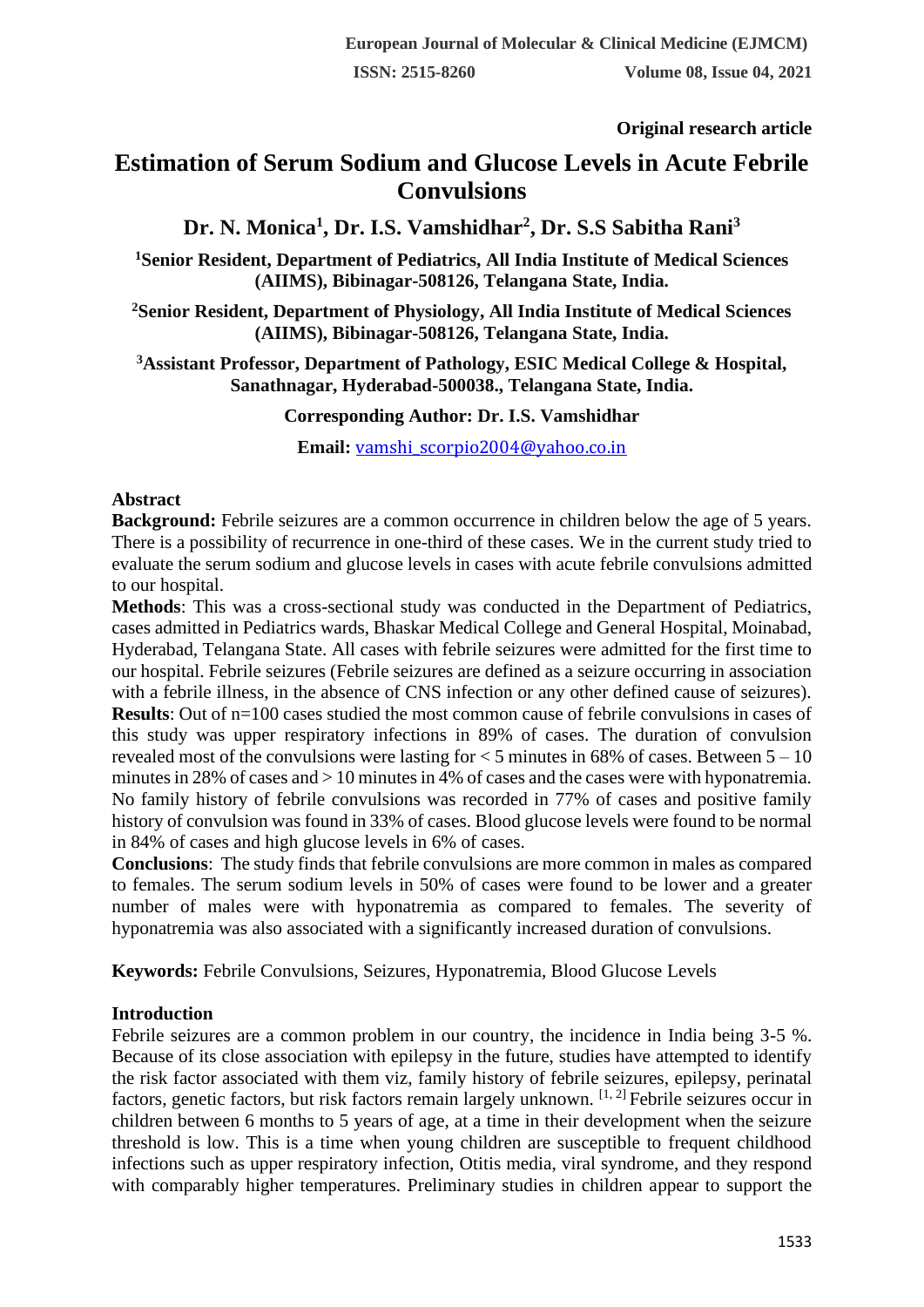**ISSN: 2515-8260 Volume 08, Issue 04, 2021**

hypothesis that the cytokine network is activated and may have a role in the pathogenesis of febrile seizures, but the precise clinical and pathological significance of these observations is not yet clear. [3] During routine electrolyte studies in patients with febrile convulsions, some researchers found the serum sodium level to be lower in children with recurrent convulsions. relative hyponatremia, sweating may predispose the febrile child to the occurrence of simple febrile seizure  $[4-7]$  Sodium ions play an important role in cell physiology, neuronal cell depolarization, production of electrical discharge and may affect the predisposition to seizures. Sodium is a dominant cation of the Extracellular Fluid [ECF] and it is the principal determinant of extracellular osmolality. Sodium is therefore necessary for the maintenance of intravascular volume. Therefore, the need to evaluate and correlate serum sodium levels in febrile seizures becomes significant. [8] Blood glucose levels should be determined in children with prolonged postictal obtundation or with poor oral intake (prolonged fasting). Studies have shown that hyperglycemia and an increase in the CSF glucose concentration are found in febrile convulsions. However, it is not just by a stress reaction, evoked by the seizure, as has been hypothesized earlier, but by the influence of increased body temperature as well.  $[4, 9]$  Hence there is a need to study the association between serum Sodium and glucose levels in febrile seizures among the children with febrile seizures admitted to our Hospital.

#### **Material and Methods**

This was a cross-sectional study was conducted in the Department of Pediatrics, cases admitted in Pediatrics wards, Bhaskar Medical College and General Hospital, Moinabad, Hyderabad, Telangana State. Institutional Ethical Committee Permission was obtained for the study. Written consent was obtained from the parents/guardians of the children included in the study.

#### **Inclusion Criteria**

- 1. Aged between 6 months to 5 years
- 2. With febrile seizures admitted for the first time to our hospital. Febrile seizures (Febrile seizures being defined as a seizure occurring in association with a febrile illness, in the absence of CNS infection or any other defined cause of seizures)
- 3. Male and Female cases

#### **Exclusion criteria**

- 1. Children with afebrile seizures.
- 2. CNS infections.
- 3. Developmental delay.
- 4. Persistent neurological deficit.
- 5. Children with gastroenteritis, pneumonia.
- 6. Children with a history suggestive of cystic fibrosis.
- 7. Children with Renal problems.

Based on the inclusion and exclusion criteria a total of  $n=100$  cases were included in the study. A detailed history was obtained with regards to the Fever-type, duration, Convulsions- type, duration, the number of episodes of convulsion, prior hospitalization and medication, Comorbid diseases, Past-history of convulsions, birth and developmental history, Family history. Laboratory investigations were carried out, at the time of catheter placement for seizures included CBC (Hb, DC, ESR), serum sodium, and serum glucose.

The patients were managed according to the standard protocols for the particular ailment and laboratory findings. Statistical analysis: Data was entered using Microsoft Excel 2010 version and analyzed using EPI INFO version 7. Data were summarized in percentages and proportions. Numerical data were presented in mean, standard deviation, and range.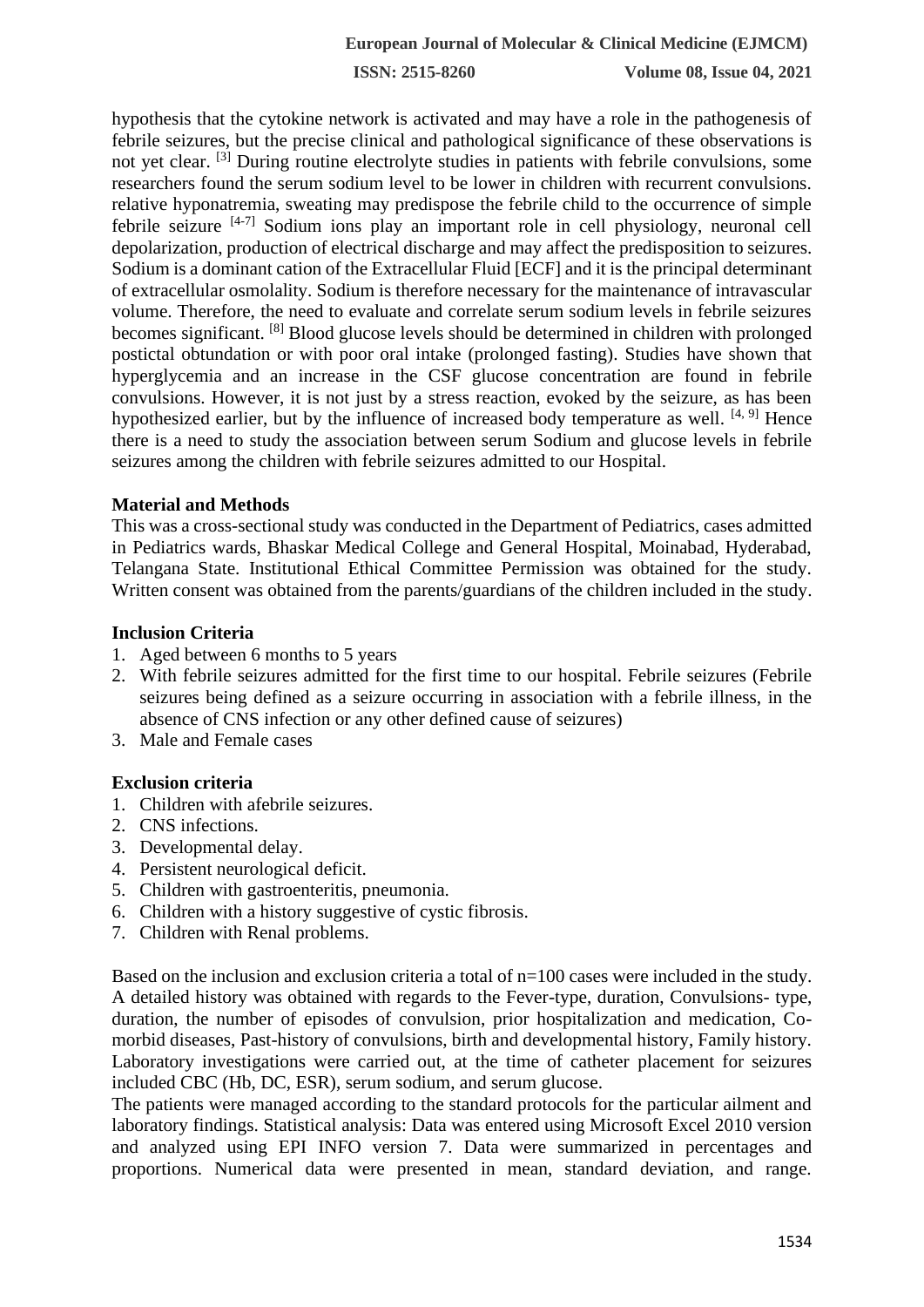Appropriate statistical tests ANOVA was applied wherever required with a significance level at 5% ( $p<0.05$ ) considered statistically significant.

## **Results**

In this study consecutive cases of febrile seizures were included out of  $n=100$  cases 54% were male and 46% were females. The most common age group involving male cases was 3-5 years with n=28(51.85%) of all male cases in the study. Similarly, in females, the common age group involved was  $3 - 4$  years with  $n=16(34.78%)$  cases the detailed description is depicted in table 1.

| Age groups (years) | <b>Male</b> | Female | <b>Total</b> | Percentage |
|--------------------|-------------|--------|--------------|------------|
| $\leq$ 1           | 2           | 0      | 02           | 2%         |
| $1 - 2$            | 11          | 9      | 20           | 20%        |
| $2 - 3$            | 13          | 11     | 24           | 24%        |
| $3-4$              | 14          | 16     | 30           | 30%        |
| $4 - 5$            | 14          | 10     | 24           | 24%        |
| Total              | 54          | 46     | 100          | 100%       |

**Table 1: Age and sex-wise distribution of the study population**

The most common cause of febrile convulsions in cases of this study was upper respiratory infections in 89% of cases. The associated symptoms of cough and cold were found in all the cases of URI. Ear discharges were found in 2 cases and loose stools were the symptom of diarrhea cases. The incidence of diarrhoeal diseases was more common in male cases and the incidence of viral fever was found to be more common in female cases. Acute Suppurative Otitis Media was the least common cause of febrile convulsions found in 2% cases given in table 2.

| Cause               | <b>Male</b> | Female | <b>Frequency</b> | Percentage |
|---------------------|-------------|--------|------------------|------------|
| Diarrhoeal diseases | 03          | 02     | 05               | 5%         |
| <b>ASOM</b>         | 01          | 01     | 02               | 2%         |
| <b>URI</b>          | 49          | 40     | 89               | 89%        |
| Viral fever         | 01          | 03     | 04               | 4%         |
| Total               | 54          | 46     | 100              | 100%       |

**Table 2: Clinical Cause of febrile convulsion**

The study of duration of convulsion revealed most of the convulsions were lasting for  $< 5$ minutes in 68% of cases. Between  $5 - 10$  minutes in 28% of cases and  $> 10$  minutes in 4% of cases and the cases were with hyponatremia. No family history of febrile convulsions was recorded in 77% of cases and positive family history of convulsion was found in 33% of cases. The type of convulsions has been depicted in Graph-1.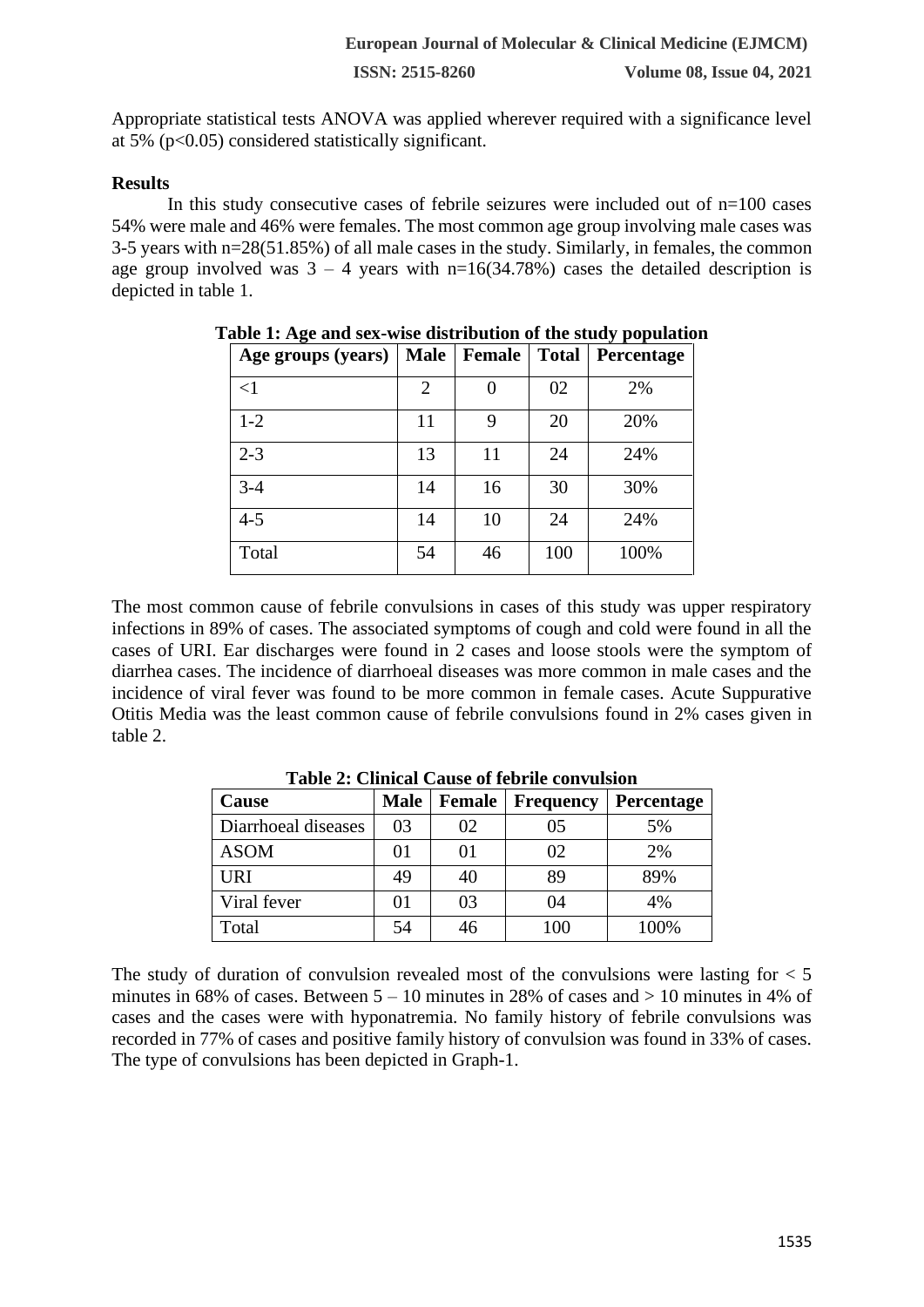**Graph 1: showing the type of convulsions recorded in cases of study**



The estimation of blood sugar levels in the below 5 years range was done a level between 101 – 150 mg/dl is considered as normal range and the level below 100 mg/dl was considered as low blood sugar levels and >150 mg/dl was considered as increased levels. The serum sodium levels were 135 – 145 mEq/L were considered normal levels and values below 135 mEq/L were considered as low levels and > 145 mEq/L were considered as increased levels details are depicted in table 3.

|                            | <b>Male</b>    | <b>Female</b>  | Percentage |  |  |  |  |
|----------------------------|----------------|----------------|------------|--|--|--|--|
| <b>Blood sugar levels</b>  |                |                |            |  |  |  |  |
| High                       | 4              | $\overline{2}$ | 6%         |  |  |  |  |
| Low                        | $\overline{2}$ | 8              | 10%        |  |  |  |  |
| Normal                     | 48             | 36             | 84%        |  |  |  |  |
| Total                      | 54             | 46             | 100%       |  |  |  |  |
| <b>Serum Sodium levels</b> |                |                |            |  |  |  |  |
| High                       | 2              | $\overline{2}$ | 4          |  |  |  |  |
| Low                        | 38             | 12             | 50         |  |  |  |  |
| Normal                     | 14             | 32             | 46         |  |  |  |  |
| Total                      | 54             | 46             | 100        |  |  |  |  |

**Table 3: Blood sugar levels and serum sodium levels in the cases of study**

The mean age of presentation of febrile seizure was found to be  $33.12 \pm 15.1$  months. The mean temperature at which the children had febrile convulsion was  $101.41 \pm 0.83$ ° F. The mean hemoglobin levels of children were  $10.7\pm0.92$  gm/ dl. The mean TLC levels in the children were 11687 $\pm$ 1923 cells/ cu.mm. The ANOVA analysis of serum sodium levels and sex found the p values were 0.04 which is considered significant. However, in a similar analysis of blood glucose and sex, the p values were 0.2 which was not significant.

# **Discussion**

The mean age of the cases in the present study was  $33.12\pm15.1$  months. A study done by Al Eissa found the mean age of presentation was 15 months.  $[10]$  E Plochl et al.,  $[11]$  in Germany observed febrile convulsion first appeared on average age of 22.9 months, and in children with recurrent febrile convulsions, it appeared early at an average of 18.2 months. Another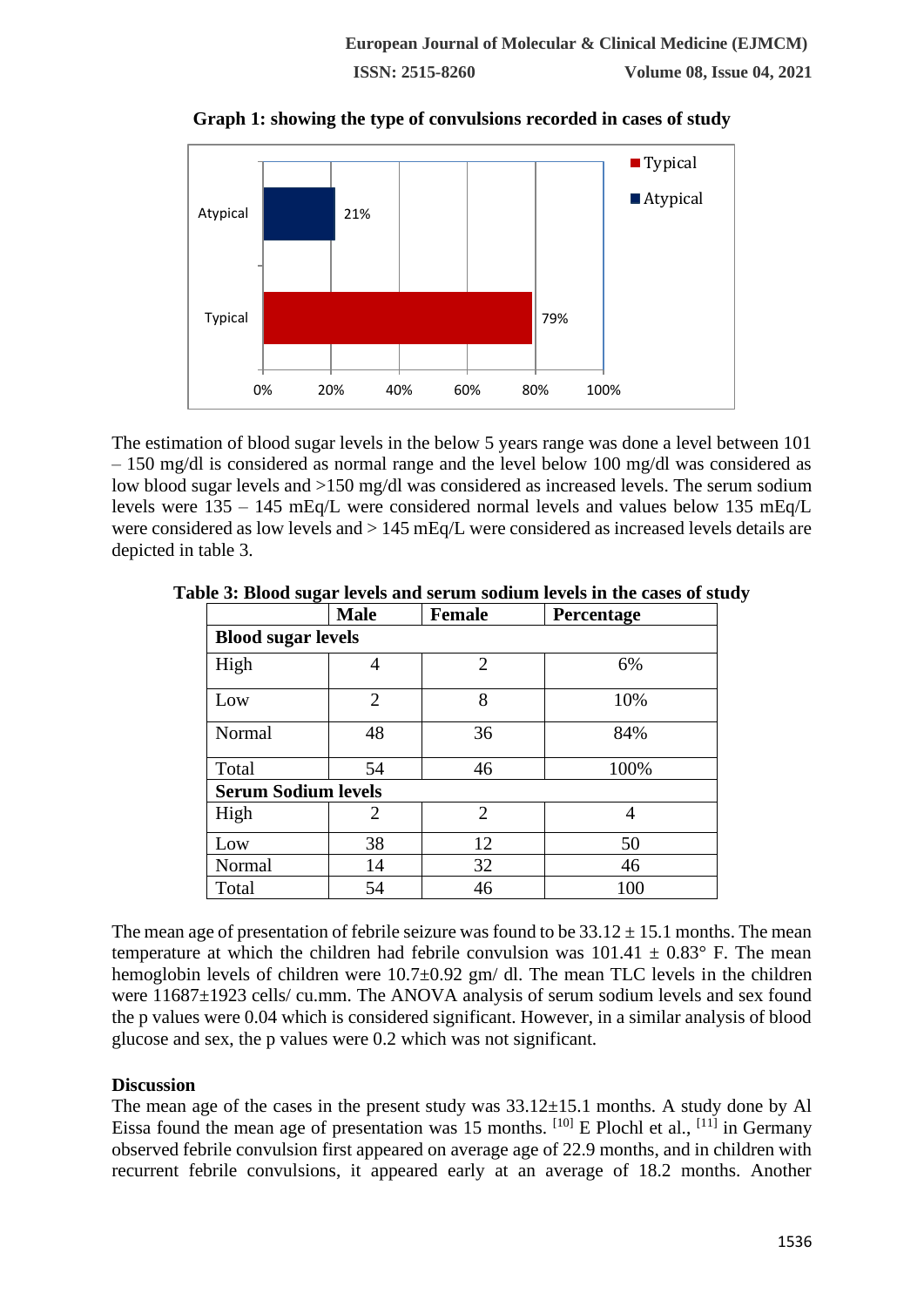**ISSN: 2515-8260 Volume 08, Issue 04, 2021**

interesting fact they observed was children with a family history of febrile seizures earlier presentation of convulsions at 14.5 months. [11] In this study, 77% of cases were without a positive family history of convulsions therefore the age at first presentation on average is more as compared to the previous studies. The male to female ratio of the current study was 54:46 and similar predominance has been observed in the other similar studies.  $[12 - 14]$  It has been suggested that the male gender is more susceptible to infections and frequent illnesses and constitutes a risk factor for the recurrence of febrile convulsions. [13] The mean temperature at which the children had febrile convulsion was  $101.41 \pm 0.83^{\circ}$  F. El Radhi et al., <sup>[15]</sup> In an interesting observation found that the mean temperatures were lower in cases where there was a high chance of recurrence of febrile convulsions. During most acute pyretic diseases water and electrolyte balance is disturbed especially the sodium values in children. [16, 17] It was also observed that sodium levels are lower in children with febrile convulsions as compared to the normal population [7, 17] Consistent with these findings of the previous study we in the current study found lower levels of serum sodium in 50% of cases of the study and greater number of males were found with a lower level of sodium and febrile convulsions. It has been stated that hyponatremia is due to higher levels of vasopressin released to affect thermoregulatory neurons through the anteroseptal region of the limbic system. [18] Sometimes children can present with higher levels of hyponatremia as compared to adults which may result in increased intracellular fluid passage brain edema and encephalopathy. There is also a decrease in levels of intracerebral arterial oxygen and decreased threshold for seizures along with decreased cerebral blood flow. [6, 19] The estimation of blood glucose levels revealed 84% of cases with normal blood sugar levels. It has been reported that there is stress-induced hyperglycemia is a temporary elevation in blood glucose due to elevated levels of cortisol, growth hormone, glucagon, and cytokines during stress. <sup>[20]</sup> It has also been reported that those who had seizures for the first time have severe and prolonged hyperglycemia episodes. This study didn't find significant elevation of blood glucose levels possibly since there was no poor feeding of the child during pyrexia due to irritability this may have dampened whatever the endogenous hyperglycemia might have occurred. The severity of hyperglycemia is also dependent to a large extent on the intensity of the stressor. Similar observations have been reported by IS Kara et al.,  $[21]$  in their study of recurrent febrile convulsions.

#### **Conclusion**

The study finds that febrile convulsions are more common in males as compared to females. The serum sodium levels in 50% of cases were found to be lower and a greater number of males were with hyponatremia as compared to females. The severity of hyponatremia was also associated with a significantly increased duration of convulsions. However, there was no significant difference in serum glucose levels between male and female cases. Therefore, it is prudent to estimate the serum sodium and glucose levels in cases of febrile illness in children to assess the possibility of recurrence of seizures.

#### **References**

- 1. Johnston MV. Seizures in childhood: Febrile seizures. In: Behrman RE, Kliegman RM, Jenson HB, editors. Nelson's Textbook of Pediatrics. 17<sup>th</sup> ed. Pennsylvania: Saunders 2004; pp. 1994-1995.
- 2. Veena Kalra. Febrile Convulsions. In: Ghai OP, Gupta P, Paul VK, editors. Ghai Essential of Pediatrics. 7th ed. New Delhi: CBS Publishers & Distributors; 2004; pp. 528.
- 3. Gatti S, Vezzani A, Bartfai T. Mechanisms of fever and febrile seizures: putative role of the interleukin-1 system. In: Baram TZ, Shinnar S eds. Febrile Seizures. San Diego, Ca: Academic Press; 2002;169-88.